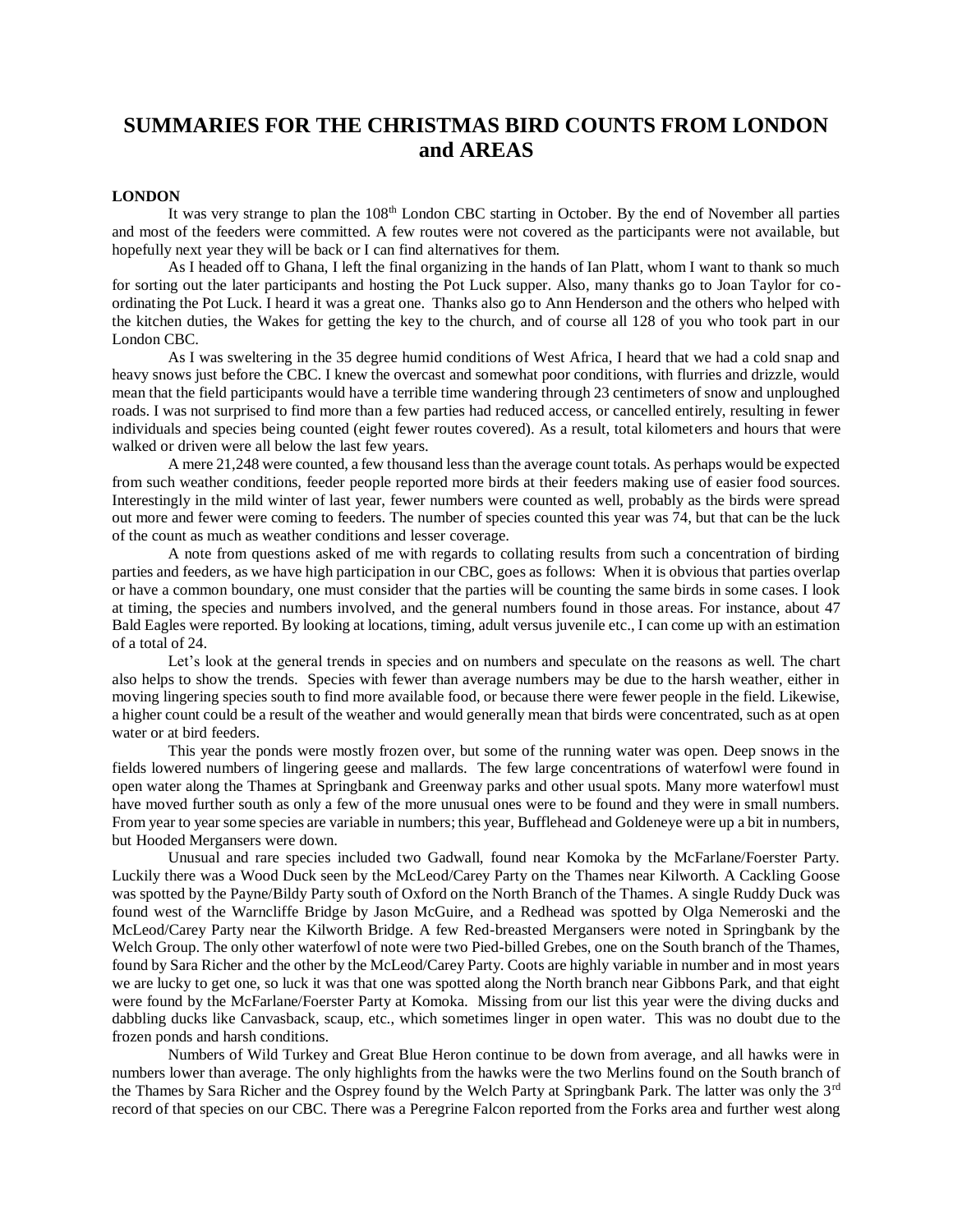the river by the Sharman and part of the Coves party that covered Greenway. Though a total of four were reported, it was likely two. I felt with the recent declines in numbers of harrier and kestrel that we were lucky to get some of each of those species.

Probably due to the weather conditions, gulls were found in generally fewer numbers, and no rare gulls were reported from the dump or elsewhere.

Back to more normal numbers were kingfisher and Mourning Dove. However, the number of owls plummeted. Few birders were out owling due to the weather and absentees like me, and we only scratched up two screeches, thanks to the McNeil Party, and only one Great Horned Owl located at Wonnacott's by the Verbooms.

We did well with the woodpecker species. A Yellow-bellied Sapsucker was found by the Weir/Roedding Party and a Red-headed Woodpecker was located along the River near the golf bridge at Springbank Park by the Welch party. The latter species had been noted on the Children's CBC earlier so the group was glad to find it again. There were fewer flickers reported, but the numbers of that species are variable. What was more important was that the numbers of Downy and Hairy Woodpcckers were up to a more normal level this year. This was probably due to more being found at feeders, which were more enticing to visit due to the weather. We had a new high count for Redbellied Woodpecker, many found at feeders. Amazingly, we had a new high count of seven for Pileated Woodpecker, which smashes the old record of four. These are numbers you might see on northern counts.

The only shrike seen was one at Komoka Park reported by the McFarlane/Foerster Party.

Corvids, jays and crows were still commonly seen, but jays were up in numbers with many at feeders.

Horned Larks and Snow Buntings were found in good numbers. Look at the averages and you will see that we had a decent number, considering how variable in numbers those species are found.

It was nice to see Black-capped Chickadee in more average numbers. Despite the lower numbers of Redbreasted Nuthaches, the feeders did provide us with way more White-breasted than last year. The numbers of Carolina Wren coming to feeders increased their numbers to above average. A Tufted Titmouse was found at one feeder.

Kinglets were in good supply and it was good to see the rarely found Ruby-crowned south of Oxford along the Thames by the Payne/Bildy Party. The number of creepers on the Count was lower though.

Moving to thrushes, we found no Hermit, but the Garber/Tingle Party did see 8 Eastern Bluebirds. The number of robins, many found in groups, was much higher than the average.

Cedar Waxwings were reported in higher numbers which are highly variable with this species too.

The sparrow clan was represented well. I imagine the juncos were back to normal as many were visiting feeders, along with several other sparrow species. This is true of one of our rarities, the Chipping Sparrow, found at the feeders of the Thames Talbot Land Trust offices at Westminster Ponds and seen by the McNeil Party. The sparrows in the field were somewhat down in numbers, but there were two Fox Sparrow found by the Neish Party out at Wickerson subdivision. A third one was found by the Read party at a feeder on Gainsborough,

Despite the large increase in Northern Cardinals this year, many visiting feeders, I have heard that a few counts east of us are also reporting larger numbers. We hope to retain the Cardinal Capital self-designation that we usually have for the CBC.

Blackbirds were almost non-existent. Only one Red-winged Blackbird was noted, at the Goodwin feeders. We went from a high count of cowbirds to none in one year. As well, the so-called winter finches were almost nonexistent. Only a few Purple Finches were reported, and a lone Pine Siskin represented the highly variable numbers of winter finches we get in this area.

It was another great CBC, and again thank you to all who were involved in making our 108<sup>th</sup> consecutive London CBC the success it was.

 Pete Read CBC Compiler for Nature London

### **ST. CLAIR NATIONAL WILDLIFE AREA**

The 37th St. Clair National Wildlife Area Christmas Bird Count was held on Jan 1, 2017. It was sunny, with fairly light winds and temperatures ranging from a bit below freezing to a bit above freezing. There was no snow cover.

Much of the count circle is wide open agricultural field, or Lake St. Clair. Given that historically much of the terrestrial part of the count circle was wet prairie or wetland, there never was much woodland present and that continues today. It is the wetlands associated with the eastern side of Lake St. Clair and the lower reaches of the Thames River that give the potential for good numbers of birds on this count. However, with the extended waterfowl